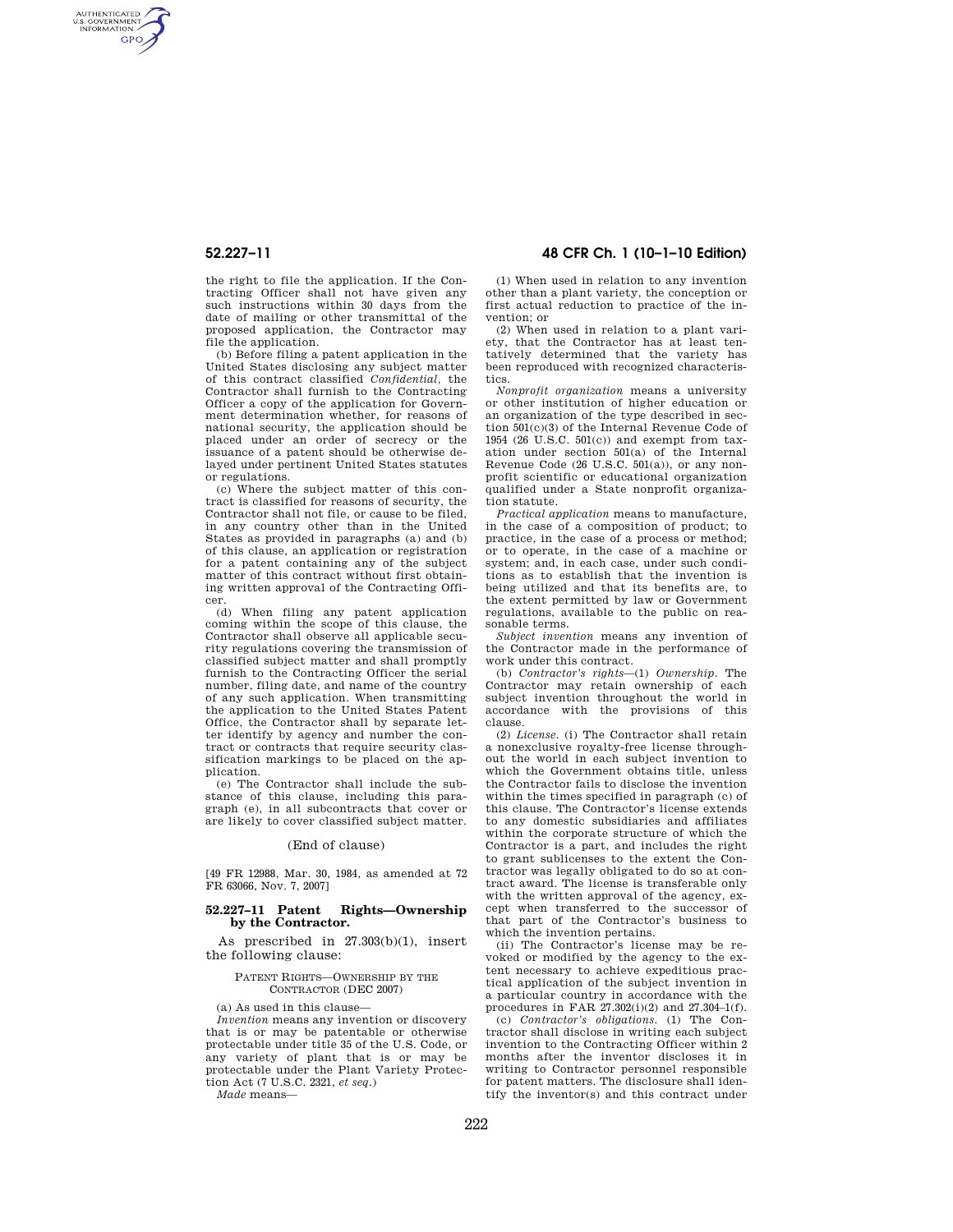## **Federal Acquisition Regulation 52.227–11**

which the subject invention was made. It shall be sufficiently complete in technical detail to convey a clear understanding of the subject invention. The disclosure shall also identify any publication, on sale (*i.e.*, sale or offer for sale), or public use of the subject invention, or whether a manuscript describing the subject invention has been submitted for publication and, if so, whether it has been accepted for publication. In addition, after disclosure to the agency, the Contractor shall promptly notify the Contracting Officer of the acceptance of any manuscript describing the subject invention for publication and any on sale or public use.

(2) The Contractor shall elect in writing whether or not to retain ownership of any subject invention by notifying the Contracting Officer within 2 years of disclosure to the agency. However, in any case where publication, on sale, or public use has initiated the 1-year statutory period during which valid patent protection can be obtained in the United States, the period for election of title may be shortened by the agency to a date that is no more than 60 days prior to the end of the statutory period.

(3) The Contractor shall file either a provisional or a nonprovisional patent application or a Plant Variety Protection Application on an elected subject invention within 1 year after election. However, in any case where a publication, on sale, or public use has initiated the 1-year statutory period during which valid patent protection can be obtained in the United States, the Contractor shall file the application prior to the end of that statutory period. If the Contractor files a provisional application, it shall file a nonprovisional application within 10 months of the filing of the provisional application. The Contractor shall file patent applications in additional countries or international patent offices within either 10 months of the first filed patent application (whether provisional or nonprovisional) or 6 months from the date permission is granted by the Commissioner of Patents to file foreign patent applications where such filing has been prohibited by a Secrecy Order.

(4) The Contractor may request extensions of time for disclosure, election, or filing under paragraphs  $(c)(1)$ ,  $(c)(2)$ , and  $(c)(3)$  of this clause.

(d) *Government's rights*—(1) *Ownership*. The Contractor shall assign to the agency, on written request, title to any subject invention—

(i) If the Contractor fails to disclose or elect ownership to the subject invention within the times specified in paragraph (c) of this clause, or elects not to retain ownership; provided, that the agency may request title only within 60 days after learning of the Contractor's failure to disclose or elect within the specified times.

(ii) In those countries in which the Contractor fails to file patent applications within the times specified in paragraph (c) of this clause; provided, however, that if the Contractor has filed a patent application in a country after the times specified in paragraph (c) of this clause, but prior to its receipt of the written request of the agency, the Contractor shall continue to retain ownership in that country.

(iii) In any country in which the Contractor decides not to continue the prosecution of any application for, to pay the maintenance fees on, or defend in reexamination or opposition proceeding on, a patent on a subject invention.

(2) *License*. If the Contractor retains ownership of any subject invention, the Government shall have a nonexclusive, nontransferable, irrevocable, paid-up license to practice, or have practiced for or on its behalf, the subject invention throughout the world.

(e) *Contractor action to protect the Government's interest*. (1) The Contractor shall execute or have executed and promptly deliver to the agency all instruments necessary to—

(i) Establish or confirm the rights the Government has throughout the world in those subject inventions in which the Contractor elects to retain ownership; and

(ii) Assign title to the agency when requested under paragraph (d) of this clause and to enable the Government to obtain patent protection and plant variety protection for that subject invention in any country.

(2) The Contractor shall require, by written agreement, its employees, other than clerical and nontechnical employees, to disclose promptly in writing to personnel identified as responsible for the administration of patent matters and in the Contractor's format, each subject invention in order that the Contractor can comply with the disclosure provisions of paragraph (c) of this clause, and to execute all papers necessary to file patent applications on subject inventions and to establish the Government's rights in the subject inventions. The disclosure format should require, as a minimum, the information required by paragraph  $(c)(1)$ of this clause. The Contractor shall instruct such employees, through employee agreements or other suitable educational programs, as to the importance of reporting inventions in sufficient time to permit the filing of patent applications prior to U.S. or foreign statutory bars.

(3) The Contractor shall notify the Contracting Officer of any decisions not to file a nonprovisional patent application, continue the prosecution of a patent application, pay maintenance fees, or defend in a reexamination or opposition proceeding on a patent, in any country, not less than 30 days before the expiration of the response or filing period required by the relevant patent office.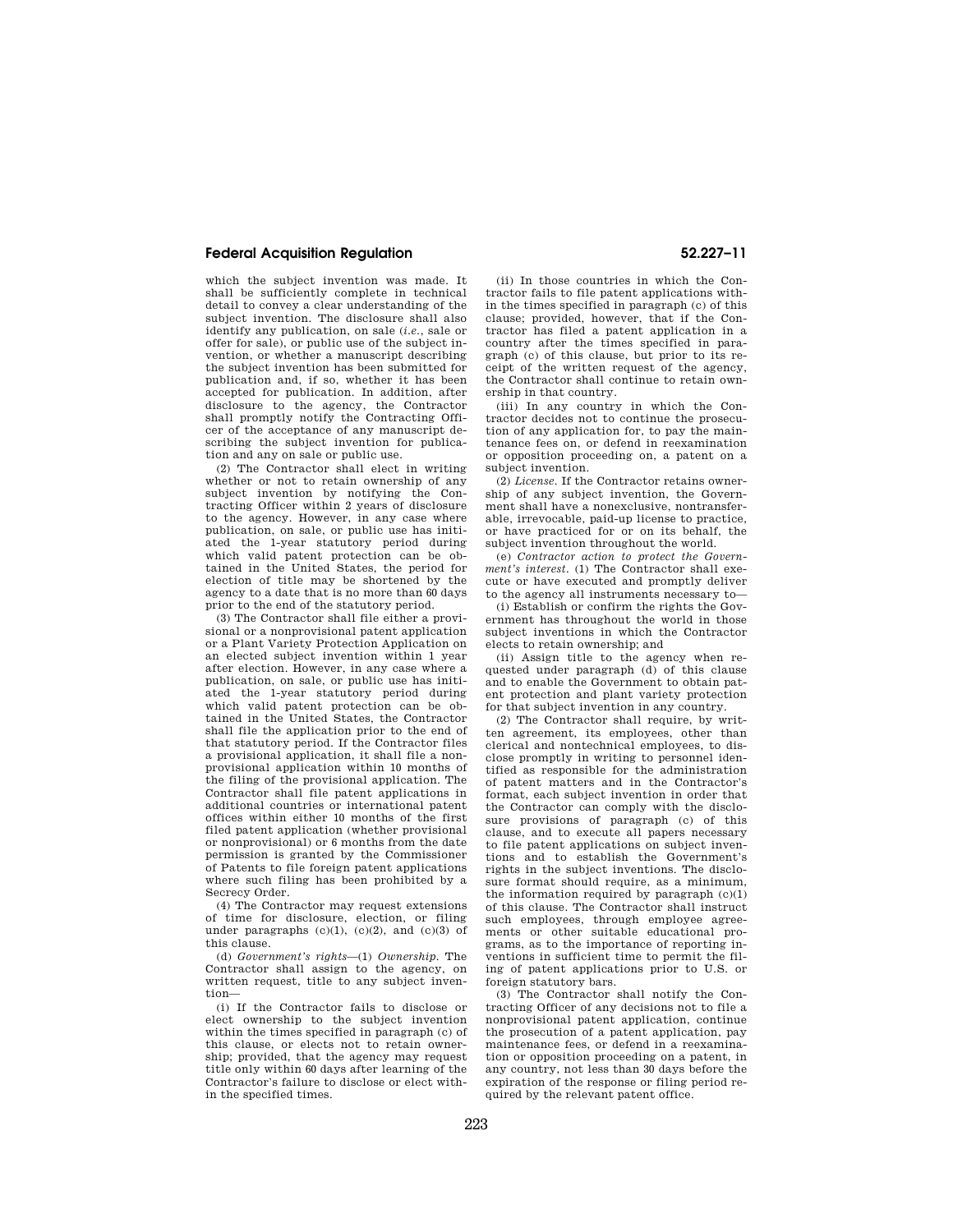(4) The Contractor shall include, within the specification of any United States nonprovisional patent or plant variety protection application and any patent or plant variety protection certificate issuing thereon covering a subject invention, the following statement, ''This invention was made with Government support under (identify the contract) awarded by (identify the agency). The Government has certain rights in the invention.''

(f) *Reporting on utilization of subject inventions*. The Contractor shall submit, on request, periodic reports no more frequently than annually on the utilization of a subject invention or on efforts at obtaining utilization of the subject invention that are being made by the Contractor or its licensees or assignees. The reports shall include information regarding the status of development, date of first commercial sale or use, gross royalties received by the Contractor, and other data and information as the agency may reasonably specify. The Contractor also shall provide additional reports as may be requested by the agency in connection with any march-in proceeding undertaken by the agency in accordance with paragraph (h) of this clause. The Contractor also shall mark any utilization report as confidential/proprietary to help prevent inadvertent release outside the Government. As required by 35 U.S.C. 202(c)(5), the agency will not disclose that information to persons outside the Government without the Contractor's permission.

(g) *Preference for United States industry*. Notwithstanding any other provision of this clause, neither the Contractor nor any assignee shall grant to any person the exclusive right to use or sell any subject invention in the United States unless the person agrees that any products embodying the subject invention or produced through the use of the subject invention will be manufactured substantially in the United States. However, in individual cases, the requirement for an agreement may be waived by the agency upon a showing by the Contractor or its assignee that reasonable but unsuccessful efforts have been made to grant licenses on similar terms to potential licensees that would be likely to manufacture substantially in the United States, or that under the circumstances domestic manufacture is not commercially feasible.

(h) *March-in rights*. The Contractor acknowledges that, with respect to any subject invention in which it has retained ownership, the agency has the right to require licensing pursuant to 35 U.S.C. 203 and 210(c), and in accordance with the procedures in 37 CFR 401.6 and any supplemental regulations of the agency in effect on the date of contract award.

## **52.227–11 48 CFR Ch. 1 (10–1–10 Edition)**

(i) *Special provisions for contracts with nonprofit organizations*. If the Contractor is a nonprofit organization, it shall—

(1) Not assign rights to a subject invention in the United States without the written approval of the agency, except where an assignment is made to an organization that has as one of its primary functions the management of inventions, *provided*, that the assignee shall be subject to the same provisions as the Contractor;

(2) Share royalties collected on a subject invention with the inventor, including Federal employee co-inventors (but through their agency if the agency deems it appropriate) when the subject invention is assigned in accordance with 35 U.S.C. 202(e) and 37 CFR 401.10;

(3) Use the balance of any royalties or income earned by the Contractor with respect to subject inventions, after payment of expenses (including payments to inventors) incidental to the administration of subject inventions for the support of scientific research or education; and

(4) Make efforts that are reasonable under the circumstances to attract licensees of subject inventions that are small business concerns, and give a preference to a small business concern when licensing a subject invention if the Contractor determines that the small business concern has a plan or proposal for marketing the invention which, if executed, is equally as likely to bring the invention to practical application as any plans or proposals from applicants that are not small business concerns; *provided*, that the Contractor is also satisfied that the small business concern has the capability and resources to carry out its plan or proposal. The decision whether to give a preference in any specific case will be at the discretion of the Contractor.

(5) Allow the Secretary of Commerce to review the Contractor's licensing program and decisions regarding small business applicants, and negotiate changes to its licensing policies, procedures, or practices with the Secretary of Commerce when the Secretary's review discloses that the Contractor could take reasonable steps to more effectively implement the requirements of paragraph (i)(4) of this clause.

(j) *Communications*. [*Complete according to agency instructions.*]

(k) *Subcontracts*. (1) The Contractor shall include the substance of this clause, including this paragraph (k), in all subcontracts for experimental, developmental, or research work to be performed by a small business concern or nonprofit organization.

(2) The Contractor shall include in all other subcontracts for experimental, developmental, or research work the substance of the patent rights clause required by FAR Subpart 27.3.